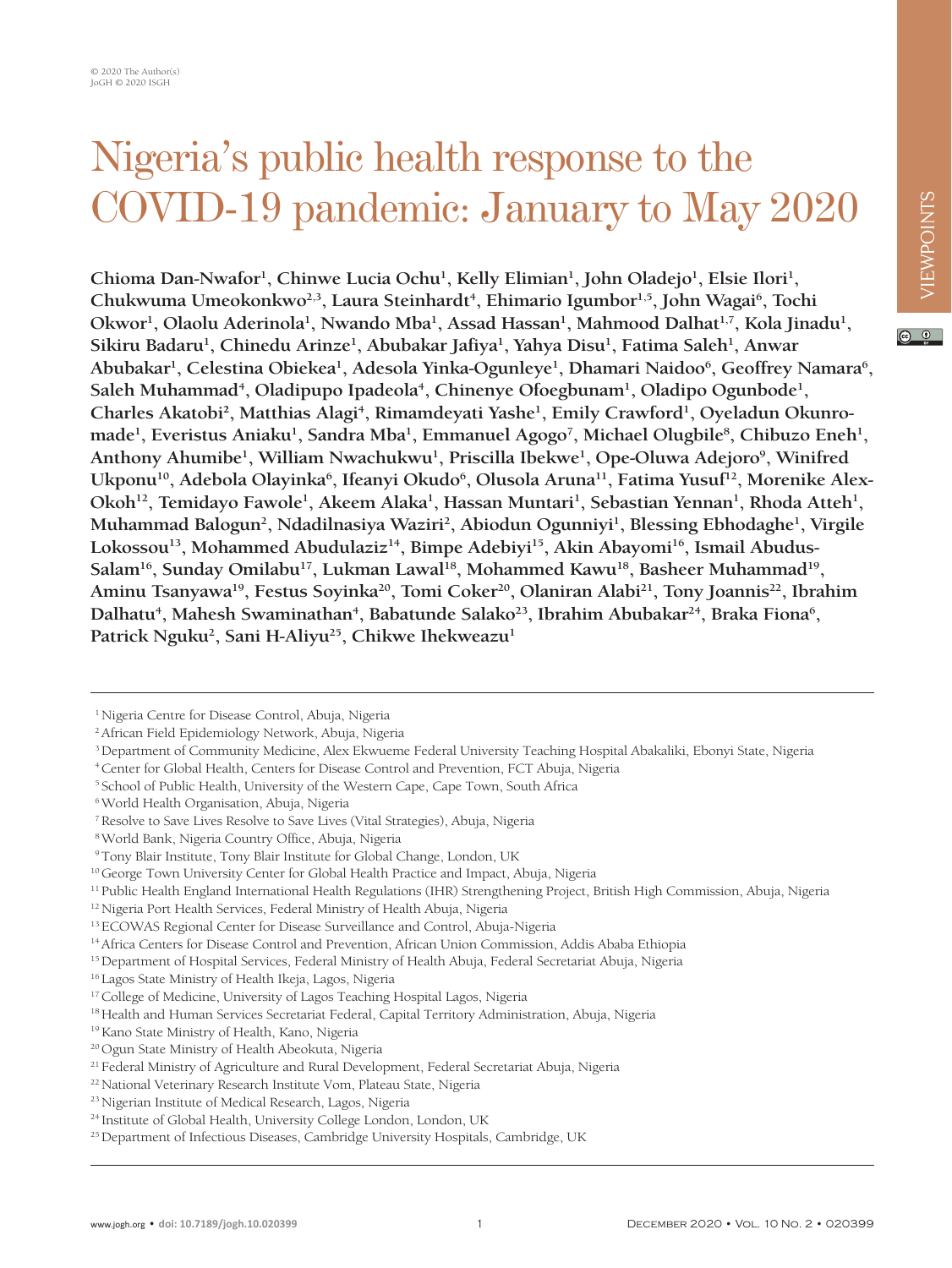The novel coronavirus disease 2019, COVID-19, which is caused by severe acute respiratory syndrome virus 2 (SARS-CoV-2) [[1](#page-7-0)] was first reported in December 2019 by Chinese Health Authorities following an outbreak of pneumonia of unknown origin in Wuhan, Hubei Province [[2](#page-7-1)[,3\]](#page-7-2). SARS-CoV-2 is likely of zoonotic origin, similar to SARS and Middle East Respiratory Syndrome (MERS), and transmitted between humans through respiratory droplets and fomites. Since its emergence, it has rapidly spread globally [\[4\]](#page-7-3).

The World Health Organisation (WHO) declared the novel coronavirus outbreak a Public Health Emergency of International Concern (PHEIC) on January 30, 2020 [[5\]](#page-7-4). As COVID-19 spread to more countries and caused an increasing number of deaths, WHO led a mission to China with a team of experts from eight countries including Nigeria, to determine the extent of the outbreak, robustness of the response and identify best practices. Subsequently, on March 11, 2020, WHO declared COVID-19 a pandemic, calling for countries to take urgent and aggressive action [\[6](#page-7-5)[,7\]](#page-7-6). There is a growing body of literature on innovative country-level responses to COVID-19, which describes the current approaches to developing policies and strategies relevant to the pandemic [\[8,](#page-7-7)[9\]](#page-7-8). As the most populous country in Africa, and the sixth most populous in the world, Nigeria plays a significant role in the global response. Nigeria's epidemic response is carried out in the context of a fragile and under-resourced ex-



**Photo: Regular data monitoring at Nigeria COVID-19 EOC to guide public health response (Source: Nigeria Centre for Disease Control, used with permission).**

isting health delivery system, and complicated by economic, political, social, and security issues throughout the country. Yet, confronting epidemics is not new to Nigeria. The 2014 Ebola epidemic sensitized the health system, government, and communities to the menacing impact of highly infectious diseases such as COVID-19 and the need to mount rapid, proactive measures [[10\]](#page-7-9). In addition, the emergence of a strengthened Nigeria Centre for Disease Control (NCDC) has enhanced diagnostic and surveillance capacity in the country. We report the emergence of COVID-19 in Nigeria, describing the public health response up till May 2020.

## COVID-19 IN NIGERIA

On February 27, 2020, the Federal Ministry of Health confirmed the first COVID-19 case in Ogun State, Nigeria, making the country the third country in Africa to recognise an imported COVID-19 case after Egypt and Algeria. The index case occurred in an Italian citizen who flew from Milan, Italy to Lagos, Nigeria on February 24, 2020, and travelled on to his company site in Ogun State the same day in a private vehicle. On February 26, 2020, he presented at the company clinic with symptoms consistent with CO-VID-19 and was referred to the Infectious Disease Hospital (IDH) in Lagos where a COVID-19 diagnosis was confirmed by real-time reverse transcription polymerase chain reaction (RT-PCR) on February 27,

<span id="page-1-0"></span>

**Figure 1.** Trend of States reporting COVID-19 confirmed cases in Nigeria from Epidemiological Weeks 9, 12, 15, 18 to 22 (May 31, 2020).

2020.

A total of 216 contacts in Lagos and Ogun States, including the passengers on the February 24 air flight, were identified for 14-day follow-up, with 40 of these contacts identified as high-risk. Eleven days later, an asymptomatic contact of the index case in Ogun State was confirmed as the nation's second case of COVID-19.

The epidemiology of COVID-19 in Nigeria has since evolved, with cases identified in 35 of 36 states in the country, plus the Federal Capital Territory (FCT) (**[Figure](#page-1-0)  [1](#page-1-0)**). Although Lagos State was initially the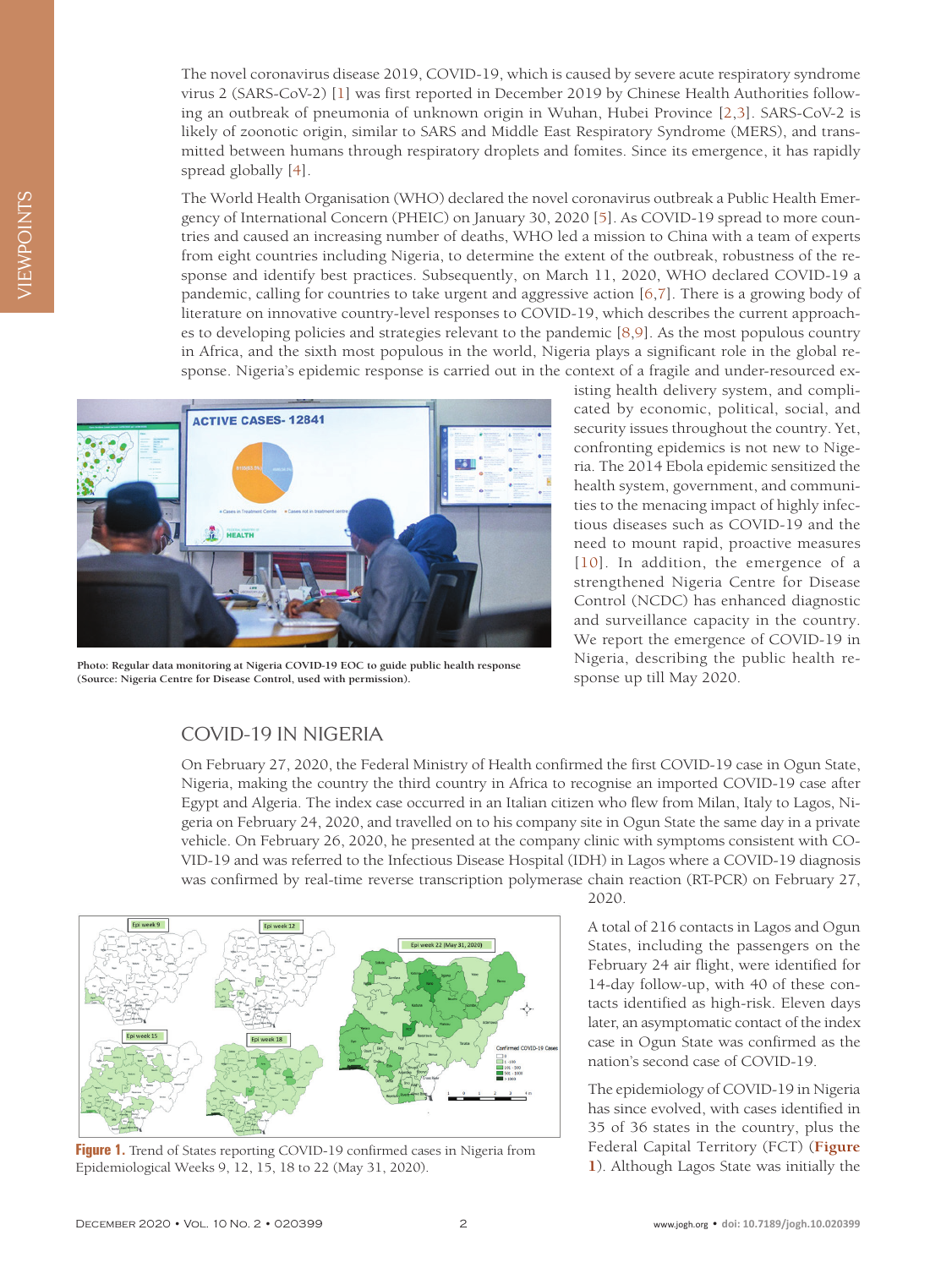epicentre of the outbreak, Kano State and the FCT have now joined Lagos State as high-burden states, contributing 64·5% of the cumulative total cases in Nigeria by the end of May 2020. Between February 27 and May 31, 2020, 63882 persons have been tested for COVID-19 in Nigeria, of which 10162 (15.9%) were confirmed as being infected with SARS-CoV-2 by RT-PCR. Males appear to be disproportionately affected accounting for 67.7% (6,882) of the confirmed cases. A total of 287 deaths have been recorded among the confirmed COVID-19 cases, resulting in an observed case fatality ratio (CFR) of approximately 2.8% [\[11](#page-7-10)].

## NIGERIA'S PREPAREDNESS AND RESPONSE TO COVID-19

## **Nigeria's pre-outbreak preparedness measures**

Following reports of the coronavirus disease in Wuhan, China in December 2019, the NCDC published a notification of a new virus on its website on January 7, 2020. Subsequently, on January 26, 2020, the NCDC established a multisectoral National Coronavirus Preparedness Group (NCPG) in order to ensure a cohesive and effective coordination of the country's preparedness efforts (**[Table 1](#page-2-0)**). The NCPG met daily to review global COVID-19 epidemiology, assess the risk of spread, and initiate measures to strengthen the country's preparedness for early detection and timely response in the event of a COVID-19 outbreak in Nigeria. An inter-ministerial Multisectoral Technical Working Group was inaugurated at the Federal Ministry of Health on January 31, 2020, to further strengthen preparedness.

| <b>OUTBREAK PHASE</b>                                         | <b>PUBLIC ACTIONS/HEALTH INTERVENTIONS</b>                                                               | <b>STRATEGY</b> |
|---------------------------------------------------------------|----------------------------------------------------------------------------------------------------------|-----------------|
| Pre-outbreak<br>(January 1 - February 27)                     | · Inauguration of multisectoral National Coronavirus Preparedness Group (CPG) by NCDC                    | Prevention      |
|                                                               | • Inauguration of inter-Ministerial Coordination Committee by Honourable Minister for Health             |                 |
|                                                               | • Review of Nigeria's Pandemic Influenza Preparedness and Response Plan                                  |                 |
|                                                               | • Activation of interim Medical Countermeasure Plan                                                      |                 |
|                                                               | • Conduct of table-top Logistic Capacity Assessment for COVID-19                                         |                 |
|                                                               | · Training and capacity building of health care workers on infection prevention and control (IPC),       |                 |
|                                                               | sample collection and testing and clinical management of COVID-19                                        |                 |
|                                                               | · Designation of three molecular Laboratories for COVID-19 testing                                       |                 |
|                                                               | · Designation of COVID-19 treatment centres                                                              |                 |
|                                                               | • Points of Entry (PoE) surveillance at international borders including airports and land crossings      |                 |
|                                                               | • Conduct of COVID-19 simulation exercise                                                                |                 |
| Outbreak (February 27 – May 31)                               |                                                                                                          |                 |
| Stemming initial cases<br>(February 27 – March 17)            | · Inauguration of national multisectoral COVID-19 Emergency Operation Centre (EOC)                       | Containment     |
|                                                               | · Development of national Incident Action Plan and State Pre-Incident Action Plan                        |                 |
|                                                               | • Development of guidelines for surveillance, IPC, case management, schools, mass gatherings etc.        |                 |
|                                                               | • Pre-positioning of COVID-19 response materials in 36 States and the Federal Capital Territory<br>(FCT) |                 |
|                                                               | • Genetic sequencing of the index case conducted                                                         |                 |
|                                                               | · Establishment of Presidential Task Force (PTF) on COVID-19                                             |                 |
|                                                               | · Deployment of Rapid Response Teams (RRTs) to support response activities in Lagos and Ogun             |                 |
|                                                               | • Tracing of contact of confirmed cases                                                                  |                 |
|                                                               | · Points of entry screening in high priority states with international airports including Lagos State    |                 |
|                                                               | · Intensive risk communication including press releases, radio jingles, media appearances, social        |                 |
|                                                               | media                                                                                                    |                 |
|                                                               | · Establishment of NCDC COVID-19 microsite                                                               |                 |
| Addressing initial clusters of<br>cases (March 18 - April 10) | • Implementation of domestic and international travel restriction                                        | Suppression/    |
|                                                               | • Strengthening and expansion of COVID-19 laboratory diagnostic capacity from five to 18                 | Containment     |
|                                                               | • Strengthening and expansion of COVID-19 treatment centres                                              |                 |
|                                                               | · Domestic and international travel restrictions                                                         |                 |
|                                                               | • Lockdown of non-essential activities and stay-at-home orders in the FCT, Lagos and Ogun States         |                 |
|                                                               | • Implementation of community active case search in Lagos and FCT                                        |                 |
| Focus on community<br>transmission<br>(April 11 - To Date)    | • Revision of the national case definition to increase case detection                                    | Mitigation      |
|                                                               | • Inter-State border screening in FCT, Lagos, and Ogun States                                            |                 |
|                                                               | · Mid-action review meeting conducted                                                                    |                 |
|                                                               | • Mandatory institutional quarantine and testing for international returnees                             |                 |

<span id="page-2-0"></span>**Table 1.** COVID-19 preparedness and response public health actions/interventions in Nigeria, January – May 2020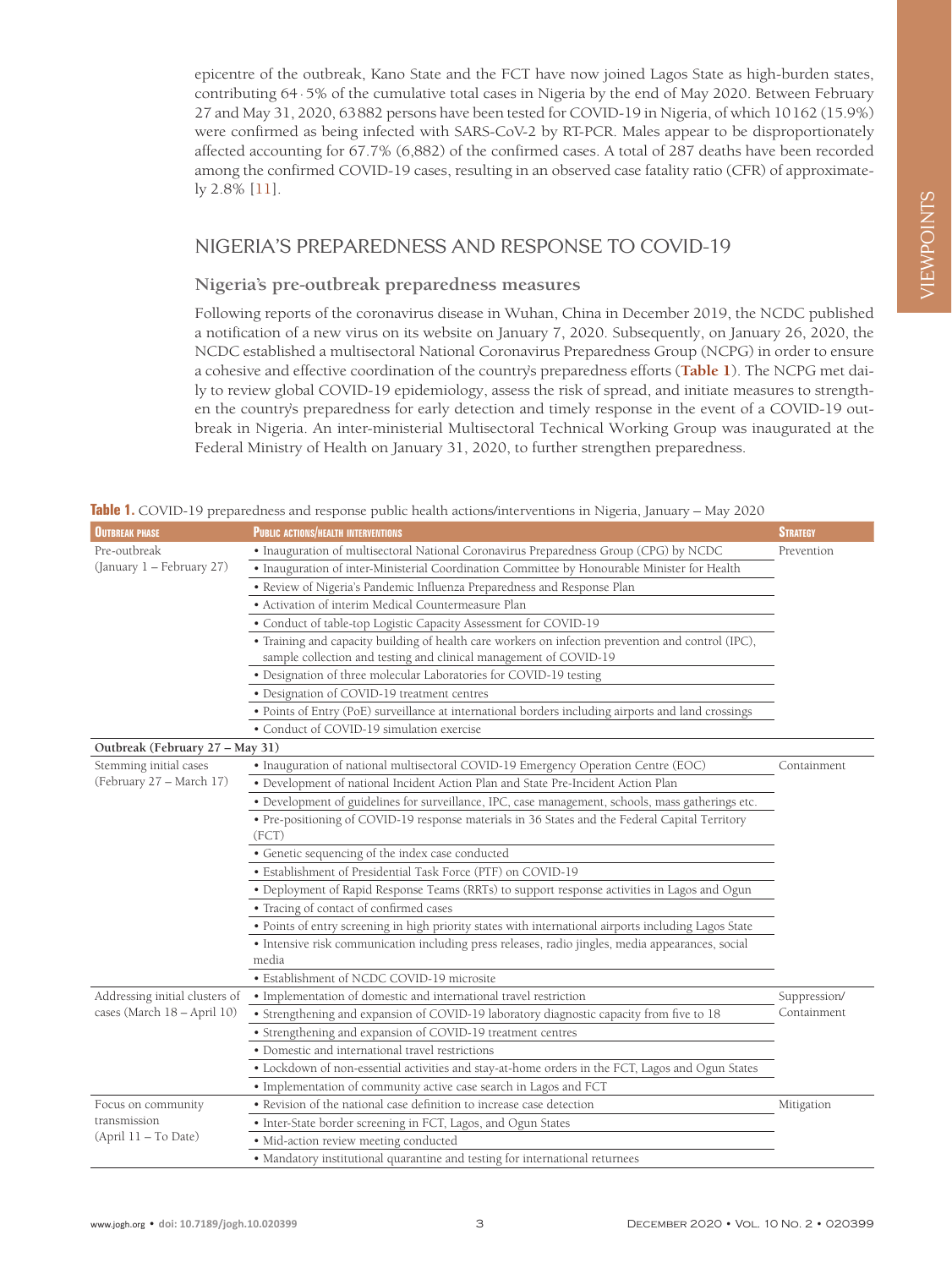Measures instituted by the NCPG included strengthening in-country diagnostic capacity for the testing of COVID-19 by leveraging and optimising three existing laboratories within the NCDC molecular laboratory network and assessing existing infectious disease treatment centres with a focus on identifying gaps and developing plans for case management. Interim protocols and guidelines for case management of COVID-19 were developed while the Nigeria Pandemic Influenza Preparedness and Response plan was reviewed for relevance to COVID-19 response. Infection prevention and control (IPC) and case management trainings were conducted for frontline health care workers in designated treatment centres.

Findings from a WHO risk assessment identified 13 countries, including Nigeria, as high-risk priority zones for proactive surveillance, detection and containment of the spread of COVID-19 [\[12\]](#page-7-11). Consequently, an in-country risk assessment was conducted to assess border screening at the country's international airports, and surveillance efforts were enhanced at the four international airports across the country to include temperature checks for all passengers and screening questionnaires for passengers arriving from countries with community transmission of COVID-19. The NCDC also began to release updates on the outbreak and recommended preventive measures to the public. The first public health advisory was issued on January 22, 2020, with updated versions subsequently published on the NCDC website and disseminated using multiple streams including social media. In addition, to assess and test the functional capabilities of all response systems in terms of preparedness, the NCDC and its partners conducted a national multi-stakeholder simulation exercise on February 27 and 28, 2020.

#### **Nigeria's outbreak response measures**

Following the confirmation of the first COVID-19 case in Nigeria on February 27, 2020, the NCPG transitioned to a national multisectoral Emergency Operations Centre (EOC) at the NCDC. The EOC was activated at level three, the highest level of response in the country intended for public health emergencies requiring national coordination and use of all available resources for the response. The EOC comprises multiple pillars, including: coordination, surveillance and epidemiology, case management, laboratory, points of entry (PoE), IPC, risk communication, logistics, and research. POE and case management pillars are led by the Departments of Port Health Services and Hospital Services of the Federal Ministry of Health respectively. Sub-national EOCs were activated in both Lagos and Ogun states to coordinate the response in the first two affected states. National multidisciplinary rapid response teams (RRTs) were strategically deployed to the initial two states (Lagos and Ogun), plus FCT, and then to all states to strengthen coordination and response activities at the state and local government area (LGA) levels. The national RRTs, comprising NCDC staff and graduates/residents of the Nigeria Field Epidemiology and Laboratory Training Program (NFELTP), provided technical and logistical support at the state and sub-state levels.

At the national level, the Presidential Task Force (PTF) on COVID-19 was established by the President of Nigeria on March 9, 2020, with an overarching mandate to coordinate and oversee the country's multisectoral and inter-governmental efforts both to contain the outbreak and to mitigate the impact of the COVID-19 pandemic in Nigeria. The National COVID-19 Multi-Sectoral Pandemic Response Plan was adopted by the PTF in March and serves as a blueprint for a whole-of-Government response.

The PTF provided high-level strategic leadership to the national response guided by scientific evidence. Daily PTF media briefings were held to enlighten Nigerians on evolving evidence, address trending issues and provide update on the government's response. Technical evidence-based recommendations from the PTF informed the President of Nigeria's policy decisions for the various phases of the outbreak. Overall, Nigeria's response strategies were aimed at suppressing the transmission of COVID-19 by testing all suspect cases, isolating all confirmed cases, and tracing all contacts of confirmed cases, with the implementation of country-wide or regional non-pharmaceutical interventions as appropriate. The Nigerian response was characterised by robust collaborations with partners. Development and implementation of response strategies were facilitated by technical and material support from several local and international partners including the WHO, Africa CDC and philanthropic organisations. The need to generate relevant research evidence led to the formation of the Nigeria COVID-19 Research Consortium (NCRC) whose aim is to develop and implement a research agenda on COVID-19 with identified national priorities, in line with WHO's global research roadmap. NCRC also serves as the coordinating body for CO-VID-19 research in Nigeria.

Given the novelty of the virus, the evolving nature of transmission in Nigeria from imported cases to clusters of cases to community transmission and level of response implemented, the NCDC EOC convened a mid-action review meeting on May 9, 2020, to strategically review the existing response approach, share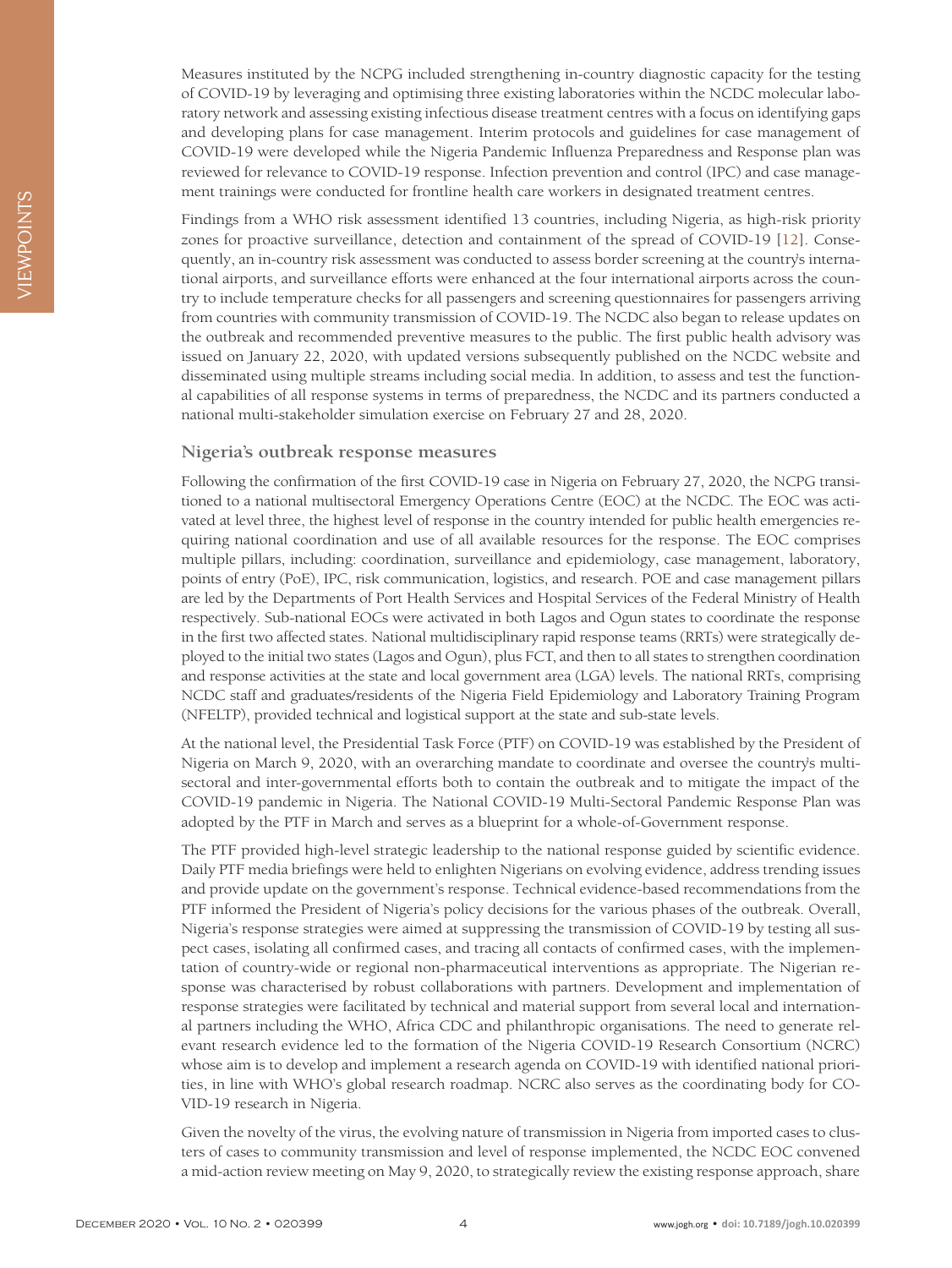lessons learnt, and identify key opportunities for improvement and further collaboration. The outcome and key recommendations of the meeting in line with the emerging data and global best practices have been used to improve response strategies, drive control and prevention measures against the disease, as well as focused interventions to strengthen the health system. The gaps identified include poor utilization of state level public health EOCs for coordinated responses, sub-optimal utilization of data to guide decision making, delayed turn-around-times of laboratory results, non-standardization of case management across treatment centers and poor adherence to IPC practices in health care facilities. Several intervention measures were instituted which include training and mentorship of State EOC teams on the incident management system as a tool for outbreak response coordination, development and operationalization of data management, analysis and use plans, deployment of the electronic surveillance system to laboratories to speed up the release of results, the establishment of a community of practice for COVID-19 case managers and deployment of online IPC training programme for health care workers.

# VIEWPOINTS VIEWPOINTS

## RESPONSE STRUCTURES

#### **Travels, lockdowns and COVID-19 spread**

As of March 22, 2020, the initial 30 confirmed cases COVID-19 in Nigeria were travellers from abroad or their immediate contacts. This informed the initial international travel ban for passengers coming from countries with ongoing high transmission (initially China, Italy and Germany; subsequently extended to eight high-burden countries) to minimize rising imported cases. Ultimately, land borders were closed, all international flights were banned, and mandatory institutional quarantine and testing for international returnees to Nigeria was instituted on March 23, 2020 to reduce further importation of the disease from high-risk countries (**[Figure 2](#page-4-0)**).

<span id="page-4-0"></span>

issued a series of stringent non-pharmaceutical interventions, including stay-at-home orders and cessation of non-essential movements and activities (collectively referred to as a "lockdown strategy") in Lagos and Ogun States and FCT for an initial period of 14 days, extended for an additional 21 days in the same three states and adding Kano State. The states were selected based on a combination of the burden of disease and their risk: Lagos State was the initial epicentre of disease and had the highest number of cases; Ogun State borders Lagos State, was the source of the index case, and has a highly urban population with a high rate of travel into Lagos State; the FCT had the second-highest number of cases at that time. After the initial two-week lockdown period, inci-

On March 30, 2020, the President of Nigeria

Figure 2. Epidemic curve of laboratory confirmed COVID-19 cases by date of reporting with mitigation strategies implemented in Nigeria, 2020.

dence in Kano increased rapidly, prompting inclusion in the lockdown. The lockdown included closure of schools and workplaces, bans on religious and social gatherings, cancellation of public events, curfews, restrictions on movement, and cessation of interstate and international travel. Alongside the federal lockdown in Lagos, and Ogun States and the FCT, many states adopted measures as well, including school closure, movement restrictions, and curfews.

The lockdown strategy was a drastic and temporary measure implemented with two objectives: first, to slow the spread of the virus across the country, and second, to buy time for the health system to increase its preparedness. During the lockdown period, the NCDC worked with all states to enhance contact tracing activities and increase capacity for case detection and treatment. Treatment centres were expanded from an initial single centre in Lagos with 35 beds, as of February 29, 2020, to 38 centres with 1055 beds by April 14; by May 30, 2020 Nigeria had 121 treatment centres with 6550 beds. In the four-week period, the number of laboratories able to carry out COVID-19 testing increased from the initial three to 13 laboratories in 10 states as of April 15, to 28 in 18 states by the end of May. More than 13000 health care workers were trained on IPC as well as on COVID-19 case management and personal protective equip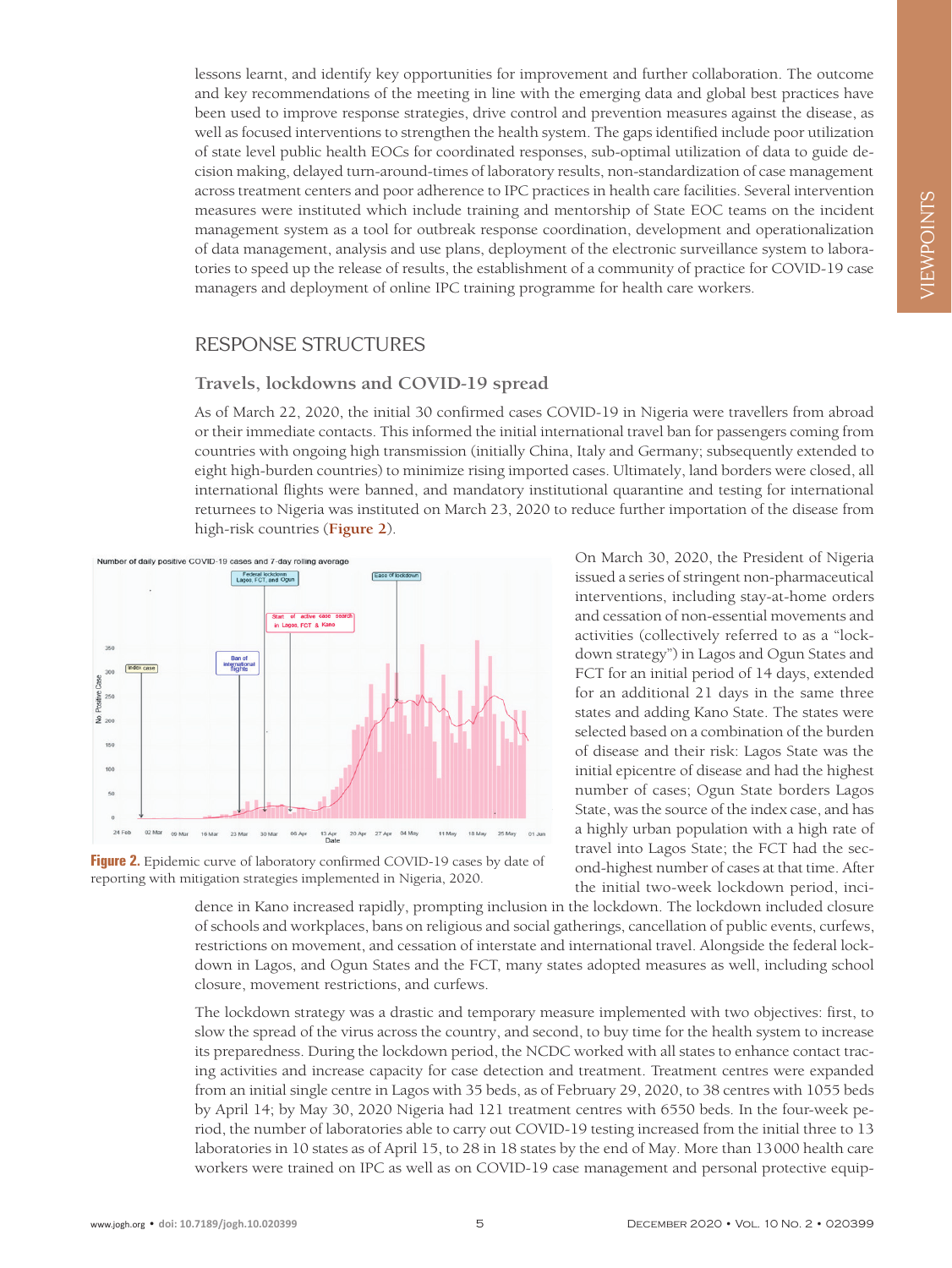ment (PPE) and response commodities were deployed across the country to reinforce and better prepare the multi-sectoral response.

Despite bans on interstate travel, the virus had already spread geographically. Ten states reported their first COVID-19 cases during the first 14-day phase of the Federal lockdown, while an additional 13 states reported index cases in the second phase of the lockdown. Index cases in several states were traced to domestically exported cases from Lagos State and FCT. Nearly three-quarters (74%, n=7532) of current cases have no known epidemiological link, suggesting substantial community transmission. Cumulatively, as of May 31, 2020, 337 of Nigeria's 774 LGA have reported a confirmed case.

Although laboratory capacity was scaled up rapidly, testing numbers did not increase as planned. Testing capacity in terms of PCR machines as of mid-April was approximately 2500 tests per day and increased to more than 5000 per day as three Mega PCR Laboratories were activated for COVID-19 testing in Lagos and FCT by late May. However, inadequate testing reagents, due to delayed orders, and airport closures, hindered testing scale-up. Limited numbers of sample collection teams and testing centres, as well as hesitancy among some of the population to test, have also constrained increased testing. In the first two weeks of April, on average fewer than 300 tests per day were conducted; this increased to approximately 640 per day in the last two weeks of April, 1145 per day during the first two weeks of May, and 1410 per day during the last two weeks of May.

#### **Easing of lockdown**

The drastic lockdown measures came with a significant economic and social cost. Crime and domestic violence reportedly increased during the period [\[13\]](#page-7-12) and many people were unable to exercise their usual income-generating activities with effects most pronounced on vulnerable populations and those living in poverty [\[14](#page-7-13)]. Upon the completion of five weeks of a federally mandated lockdown, a gradual segmented easing of lockdown measures was initiated on May 4, 2020. This was a phased approach for an initial period of two weeks to create a balance between public health and economic consequences by progressively returning the population to normal activities. This easing of lockdown measures was supplemented by increased testing and contact tracing by rapid response teams, testing centres, and state public health department teams. On March 30, the eve of the lockdown, 71% of contacts of confirmed cases were followed up; by the end of May, this had increased to 91%. The nationwide mitigation measures implemented by the government of Nigeria in the first two weeks post-lockdown includes an 8:00 pm to 6:00 am curfew, mandatory use of face masks in public, a continued ban on interstate and international movement, prohibition of mass gatherings of more than 20 people, and mandatory testing and supervised isolation of at least 14 days for repatriated citizens.

### **DISCUSSION**

Globally, countries continue to employ diverse strategies to control the COVID-19 pandemic. These strategies are aimed at preventing, detecting, controlling, and mitigating the impact of the pandemic while taking into account the economic, social, cultural and religious factors unique to each country. Ultimately, the effectiveness of these strategies will be determined and sustained by country-level and community ownership [\[15\]](#page-7-14).

Nigeria has, to date, the second-highest number of confirmed COVID-19 cases in Africa, and accounts for 7% of all confirmed cases on the continent. This may be an underestimate of the actual case load given the relatively low testing rate in Nigeria. As of May 31, Nigeria had conducted 63882 COVID-19 tests, equivalent to 293 tests per million population; in comparison, Ghana had conducted 184343 (5948 per million population) and South Africa had conducted 488609 tests (8251 per million population) [[16](#page-8-0)]. The relatively low CFR could be attributable to the robust case management measures coupled with a favourable demographic profile of the country, with 70% of the population below 25 years of age.

By the end of May 2020, all but one state, Cross River State, reported COVID-19 cases. Cases were concentrated in the two most densely populated states, Lagos and Kano, as well as the FCT. Many of the initial cases reported outside of these three states have been imported from Lagos State, the FCT, or Kano State. Meanwhile, the rising case numbers in conflict-affected areas such as Borno State pose additional concerns and require context-specific interventions to avert a looming health crisis, especially in camps for internally displaced persons [\[16,](#page-8-0)[17](#page-8-1)].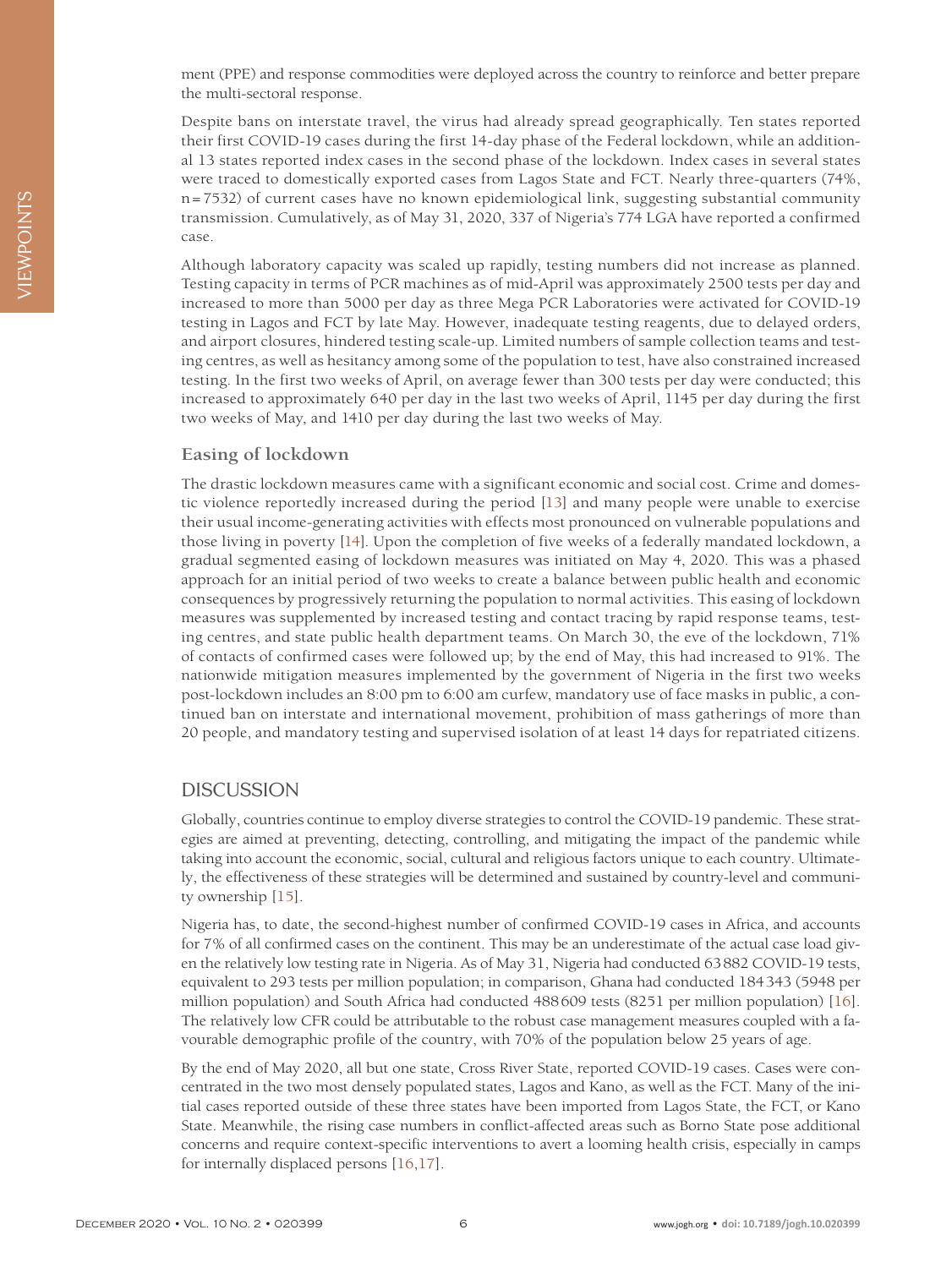Undetected imported cases may have played a key role in the beginning and accelerated the transition from clustered to community transmission in the Nigeria outbreak. This is because, as the outbreak began, prior to closure of international borders, arriving international passengers were allowed to self-quarantine (without testing) but encouraged to seek testing if symptoms developed. This may have led to multiple undetected imported cases. The rapid emergence of cases among individuals with no travel history or recognized epidemiological links to other cases despite contact tracing suggests multiple undetected cases may have been imported into the country or that potential contacts of the identified cases were missed. This guided subsequent approach such that following border closure, arriving passengers (eg, on repatriation flights) had mandatory supervised quarantine for 14 days.

Nigeria's states were facing critical challenges as the number of cases continues to increase across the country. Foremost among these is the limited number of COVID-19 treatment centres. Though greatly expanded since the outbreak's start, the limited number of beds, health workers, and critical care equipment such as oxygen and ventilators may quickly lead to an overwhelmed health system unable to minimize COVID-19 mortality and contain the spread of the disease. The NCDC continues to work closely with all state governments and partners to ensure adequate infrastructure is in place for timely case detection, management of cases, and to build capacity of the public health and clinical workforce.

Although national testing capacity has significantly increased with private sector engagement, testing coverage and pace is still relatively low. By the end of May 2020, 293 tests had been conducted per million population, about 5% of what Ghana had done, with an average positivity rate of 15.9% overall. Nigeria needs to rapidly scale up testing to be able to quickly identify existing cases, isolate them, and control the pandemic. Securing sufficient testing supplies and personal protective equipment for health care personnel are immediate challenges of the response.

Lock down containment measures were aimed at slowing the spread of the outbreak to new states, delaying the progression to community transmission, and increasing health system capacity at the initial phase of the outbreak. Though the lockdown slowed down COVID-19 transmission, it had undesired collateral effects on social protection, security, and daily subsistence for many. It is safe to assume that these negative consequences of the pandemic disproportionately affected women, people living in poverty, petty traders and those dependent on income from small and medium enterprises. The adverse effects of the lockdown exacerbated already difficult situations for many, rendering prolonged enforcement of preventive interventions such as lockdown and physical distancing unsustainable.

A systematic approach was adopted to balance economic reopening with public health concerns, demonstrated in the phased easing of lockdown alongside a whole-of-society outbreak control strategy. This approach mobilises all sectors and communities to take ownership of and responsibility for response efforts towards control of the war against COVID-19 in Nigeria. The easing of lockdown measures came at a time when confirmed cases were on the uptick; however, the immense socioeconomic impact witnessed during the lockdown period necessitated a more balanced approach to public health interventions [\[17\]](#page-7-0). Furthermore, the easing of the federal lockdown allowed for a state-owned approach consistent with Nigeria's governance structure and health system.

### **CONCLUSION**

Nigeria mounted a swift and aggressive response to COVID-19, leveraging on its existing epidemic preparedness and learning from other parts of the globe where transmission began earlier. The country's initial response included early activation of the national EOC at the NCDC, establishment of the multi-sectoral COVID-19 PTF, and decisive actions to stop international travel and impose a time-limited lockdown in highly affected areas. By rapidly implementing this set of interventions, Nigeria likely slowed down the rate of virus transmission and bought extra time to implement a robust case detection, testing, and treatment centre capacity. However, these efforts, especially testing, needs more private sector involvement to significantly ramp up COVID-19 diagnostic centres across the country. Sensitising and mobilising citizens to take responsibility by strict implementation of preventive non-pharmaceutical measures is key to flattening the curve. A rapid, holistic, cohesive, whole-of-government approach that encompasses civil society and local-communities in the response will be absolutely critical to combating the COVID-19 pandemic in Nigeria [18] and rebuilding stronger health systems towards adjusting to a "new normal".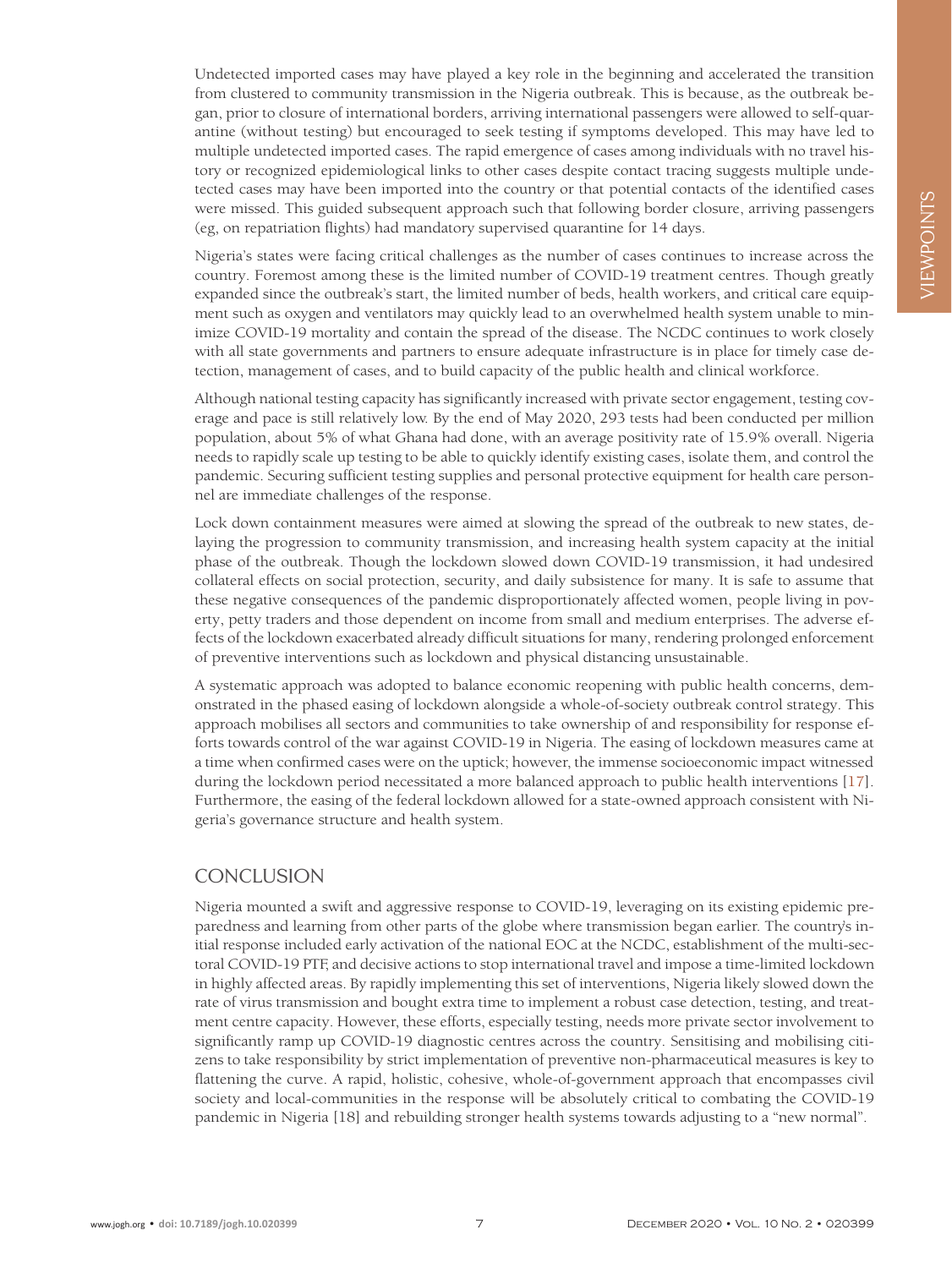

VIEWPOINTS

**IEWPOINTS** 

**Acknowledgments:** We acknowledge the support of the Federal and State Ministries of Health in Nigeria; COV-ID-19 Presidential Task Force; the Nigeria Centre for Disease Control COVID-19 EOC; the epidemiology teams of Nigerian State Ministries of Health; National Veterinary Research Institute/Federal Ministry of Agriculture and Rural Development; World Health Organisation; Africa Center for Disease Control; African Field Epidemiology Network; US Centers for Disease Control and Prevention; ECOWAS Regional Center for Disease Surveillance and Control; George Town University; The United Nations International Children's Fund; Pro Health International; World Bank; Tony Blair Institute; Resolve to Save Lives; Public Health England; EHealth; International Committee for the Red Cross; Coalition Against COVID-19 (CACOVID).

**Disclaimer:** The findings and conclusions in this report are those of the authors and do not necessarily represent the views of the US Centers for Disease Control and Prevention.

**Funding:** No funding was received for this study.

**Authorship contributions:** Conceptualisation: CD-N, CLO, PN and CI. Writing – original draft: CD-N. Writing – Subsequent drafts, critical revision, discussion, and modification of the manuscript: CD-N, CLO, KE, EI, SL, CU, PN, JW, TO, MD, AM, CAk, and CI. Writing – review and editing: JO, EI, AM, OA, KJ, AJ, RY, AH, PI, YD, FS, FM, AAb, EA, MO, CE, AO, IO, FY, COb, AO, NM, TF, AAk, DN, OA, OI, SB, MA, IA, BF, SM, COf, OOk, EC, EAn, WN, AY-O, OO O-OA, SMb, HM, SY, RA, MWU, MA-O, DH, NU, MB, NW, AOg, BE, BA, ID, MS, OAl, TJ, BS, VL, SH-A, IAb, and PN. Data collection, review & editing: AAh, AAb, IA-S, SO, LL, MK, BM, AT, FS, TC. Data extraction and analysis: CU, JW, and CA. Supervision: CLO, EI, PN, and CI. All authors reviewed the article, contributed to interpretation, and approved the final version.

**Competing interests:** The authors completed the ICMJE Unified Competing Interest form (available upon request from the corresponding author), and declare no conflicts of interest.

- <span id="page-7-0"></span>1 World Health Organization. Naming the coronavirus disease (COVID-19) and the virus that causes it. 2020. Available: https://www.who.int/emergencies/diseases/novel-coronavirus-2019/technical-guidance/naming-the-coronavirus-disease- (covid-2019)-and-the-virus-that-causes-it. Accessed: 30 May 2020.
- <span id="page-7-1"></span>2 World Health Organization. Report of the WHO-China Joint Mission on Coronavirus Disease 2019 (COVID-19). Geneva: WHO; 2020.
- <span id="page-7-2"></span>3 The 2019-nCoV Outbreak Joint Field Epidemiology Investigation Team, Li Q. Notes from the Field: An Outbreak of NCIP (2019-nCoV) Infection in China — Wuhan, Hubei Province, 2019−2020. China CDC Wkly. 2020;2:79-80. doi:10.46234/ccdcw2020.022
- <span id="page-7-3"></span>4 Patel A, Jernigan DB, Abdirizak F, Abedi G, Aggarwal S, Albina D, et al. Initial public health response and interim clinical guidance for the 2019 novel coronavirus outbreak - United States, December 31, 2019-February 4, 2020. MMWR Morb Mortal Wkly Rep. 2020;69:140-6. Medline:32027631 doi:10.15585/mmwr.mm6905e1
- <span id="page-7-4"></span>5 Jee Y. WHO International Health Regulations Emergency Committee for the COVID-19 outbreak. Epidemiol Health. 2020;42:e2020013. Medline:32192278 doi:10.4178/epih.e2020013
- <span id="page-7-5"></span>6 Cucinotta D, Vanelli M. WHO declares COVID-19 a pandemic. Acta Biomed. 2020;91:157-60. Medline:32191675
- <span id="page-7-6"></span>7 World Health Organization. WHO Director-General's opening remarks at the media briefing on COVID-19 - 11 March 2020. 2020. Available: https://www.who.int/dg/speeches/detail/who-director-general-s-opening-remarks-at-the-mediabriefing-on-covid-19—11-march-2020. Accessed 11 March 2020.
- <span id="page-7-7"></span>8 Abdool Karim SS. The South African Response to the Pandemic. N Engl J Med. 2020;382:e95. Medline:32469479 doi:10.1056/NEJMc2014960
- <span id="page-7-8"></span>9 McAnulty JM, Ward K. Suppressing the Epidemic in New South Wales. N Engl J Med. 2020;382:e74. Medline:32383832 doi:10.1056/NEJMc2011592
- <span id="page-7-9"></span>10 Shuaib F, Gunnala R, Musa E, Mahoney F, Oguntimehin O, Nguku PM, et al. Ebola Virus Disease Outbreak — Nigeria, July–September 2014. MMWR Morb Mortal Wkly Rep. 2014;63:867-72. Medline:25275332
- <span id="page-7-10"></span>11 Nigeria Center for Disease Control. COVID-19 Situation Report (Situation Report 82). Abuja, Nigeria. 2020. Available: https://ncdc.gov.ng/themes/common/files/sitreps/87e68bc490200d45226442bdbd0d228d.pdf. Accessed: 30 May 2020.
- <span id="page-7-11"></span>12 Kapata N, Ihekweazu C, Ntoumi F, Raji T, Chanda-Kapata P, Mwaba P, et al. Is Africa prepared for tackling the COVID-19 (SARS-CoV-2) epidemic. Lessons from past outbreaks, ongoing pan-African public health efforts, and implications for the future. Int J Infect Dis. 2020;93:233-6. Medline:32119980 doi:10.1016/j.ijid.2020.02.049
- <span id="page-7-12"></span>13 UNDP. Gender-based violence in Nigeria during the COVID-19 crisis:the shadow pandemic. Abuja; Brief 4. 2020 May. Available: https://www.ng.undp.org/content/nigeria/en/home/library/mdg/the-covid-19-pandemic-in-nigeria–citizenperceptions-and-the-se.html. Accessed: 30 May 2020.
- <span id="page-7-13"></span>14 Nigeria National Bureau of Statistics and The World Bank. May 2020. Nigeria COVID-19 COVID-19 National Longitudinal Phone Survey.
- <span id="page-7-14"></span>15 Worldometers. Coronavirus testing by country. 2020. Available: https://www.worldometers.info/coronavirus/#countries. Accessed: 21 May 2020.